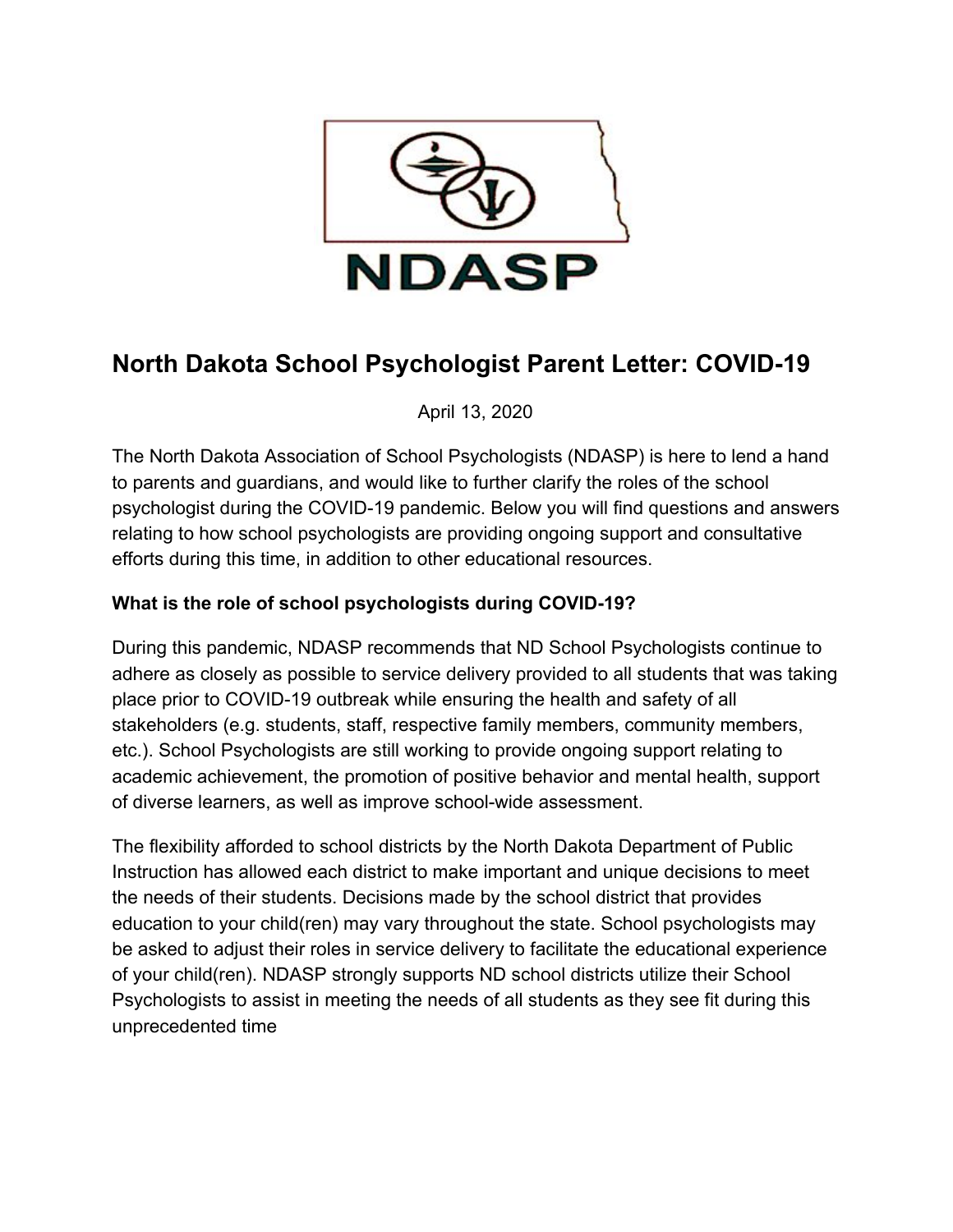#### **Will my child still be receiving formal assessments (ex. IQ testing)?**

As of this time, the National Association of School Psychologists does not recommend completion of online assessment for evaluations that are typically completed face-to-face. As trained professionals we want to ensure each student is provided with the appropriate level of confidentiality, and test integrity as an accurate representation to confidently evaluate their true ability.

Further information from the U.S. Department of Education, Office of Civil Rights, has encouraged all stakeholders (school personnel, parents/guardians, etc.) to uphold the advice as stated, "If an evaluation of a student with a disability requires a face-to-face assessment or observation, the evaluation would need to be delayed until school reopens. Initial evaluations and reevaluations that do not require face-to-face assessments or observations may take place while schools are closed, so long as a student's parent or legal guardian consents."

### **What about supporting my child at home? Can my child still access services?**

Providing good faith efforts to allow students to access services from a School Psychologist serving their district, per parental consent, may take the form of virtual (e.g. Google Meets, Zoom, etc) or telephone calls. However, adhering to compliance of privacy laws, such as Health Insurance Portability and Accountability Act ([HIPAA\) a](https://www.nd.gov/dpi/education-programs/special-education)n[d](https://www.nd.gov/dpi/education-programs/special-education) [Family Educational Rights and Privacy Act](https://www.nd.gov/dpi/education-programs/special-education) **[\(](https://www.nd.gov/dpi/education-programs/special-education)**[FERPA](https://www.nd.gov/dpi/education-programs/special-education)), must be emphasized here.

These services should be provided when they can be done with the best of intentions to adhere to fidelity given the circumstances of this COVID-19 pandemic. Discussion between families and school on how/when service provision would be implemented in a family's individual home is encouraged as it facilitates home-school collaboration which is a necessary component of effective service delivery.

### **What if my child already has an IEP in development during this time?**

NDASP does encourage IEP meetings, and other meetings not requiring evaluation, continue to be completed within timelines by way of virtual or telephone formats. Districts will likely provide different options for these meetings to take place out of convenience for families. Documentation of the meeting will also likely be determined by each respective school district to adhere to or exceed DPI expectations and align to accessibility for families. School psychologists may or may not attend all meetings depending on their contributions to the meeting being held and the expectations of the district they serve.